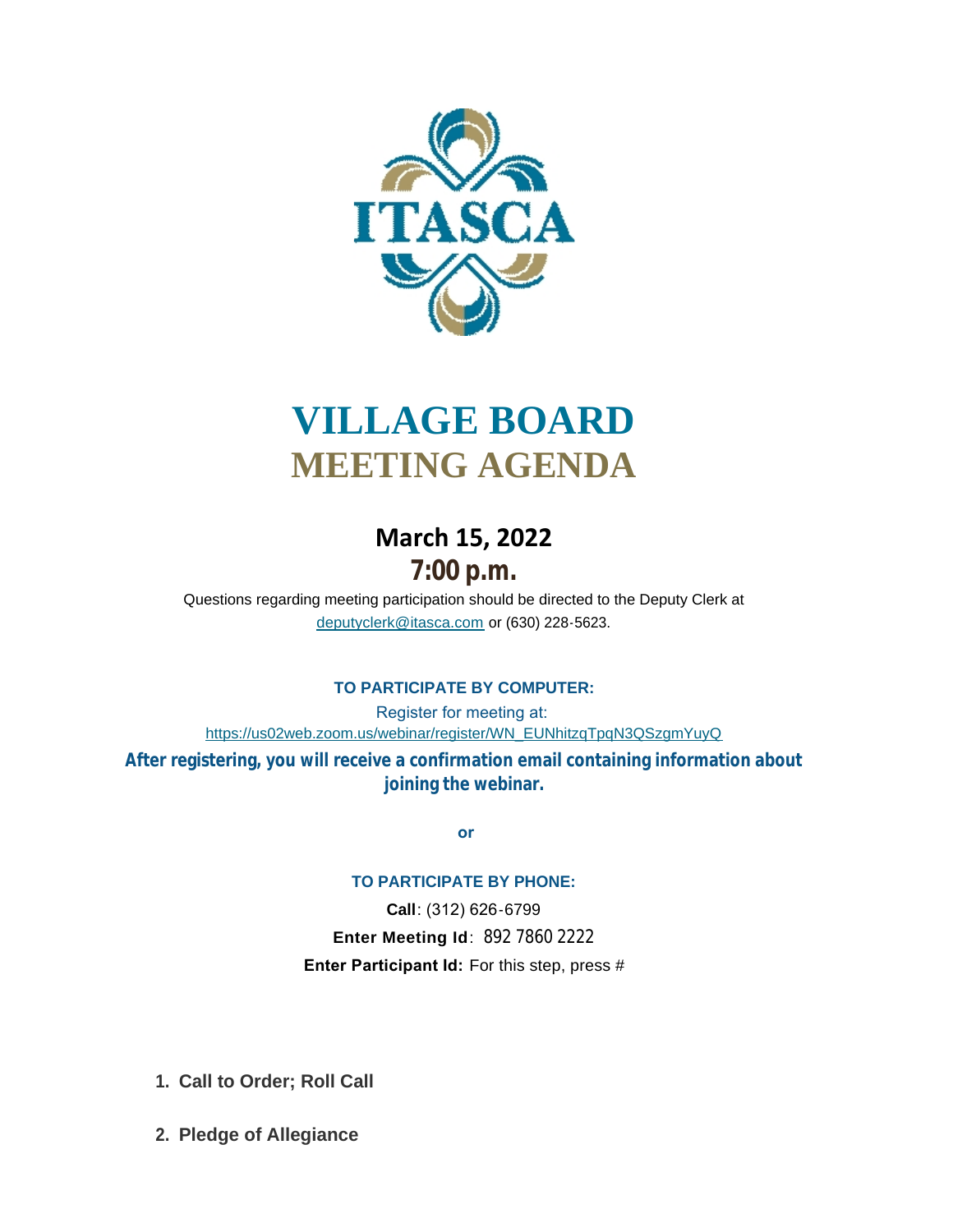- **Audience Participation 3.**
- **Presentation of Meeting Minutes 4.**
	- **Village Board Meeting – March 1, 2022 a. Documents:**

#### [20220301 VB MINUTES.PDF](http://www.itasca.com/AgendaCenter/ViewFile/Item/7516?fileID=9433)

- **Presentations 5.**
- **President's Comments 6.**
- **Community Development Committee 7.** Chair Trustee Gavanes; Co-Chair Trustee Leahy
	- **Discussion and possible action regarding PC 22-001 Request a. for Zoning Ordinance Text Amendment related to Fence Regulations (Ord. 2011-22)**

**Documents:**

[COMDEV A - FENCE REGULATIONS - 022322.PDF](http://www.itasca.com/AgendaCenter/ViewFile/Item/7517?fileID=9434)

**Discussion and possible action regarding a PC 22-002 - Request b. to Adopt the 2022 Downtown Itasca Strategic Action Plan (Ord. 2012-22)**

**Documents:**

[COMDEV B - DOWNTOWN STRATEGIC ACTION PLAN -](http://www.itasca.com/AgendaCenter/ViewFile/Item/7518?fileID=9435) 022322.PDF

**Discussion and possible action regarding a First Amendment to c. Real Estate Sales Contract for 217 N. Walnut Street (Ord. 2013-22)**

**Documents:**

#### [COMDEV C - 217 N. WALNUT - AMENDMENT TO RE SALES](http://www.itasca.com/AgendaCenter/ViewFile/Item/7519?fileID=9436)  CONTRACT.PDF

**Discussion and possible action regarding a First Amendment to d. Real Estate Sales Contract for 102 E. Irving Park Road (Ord. 2014- 22)**

**Documents:**